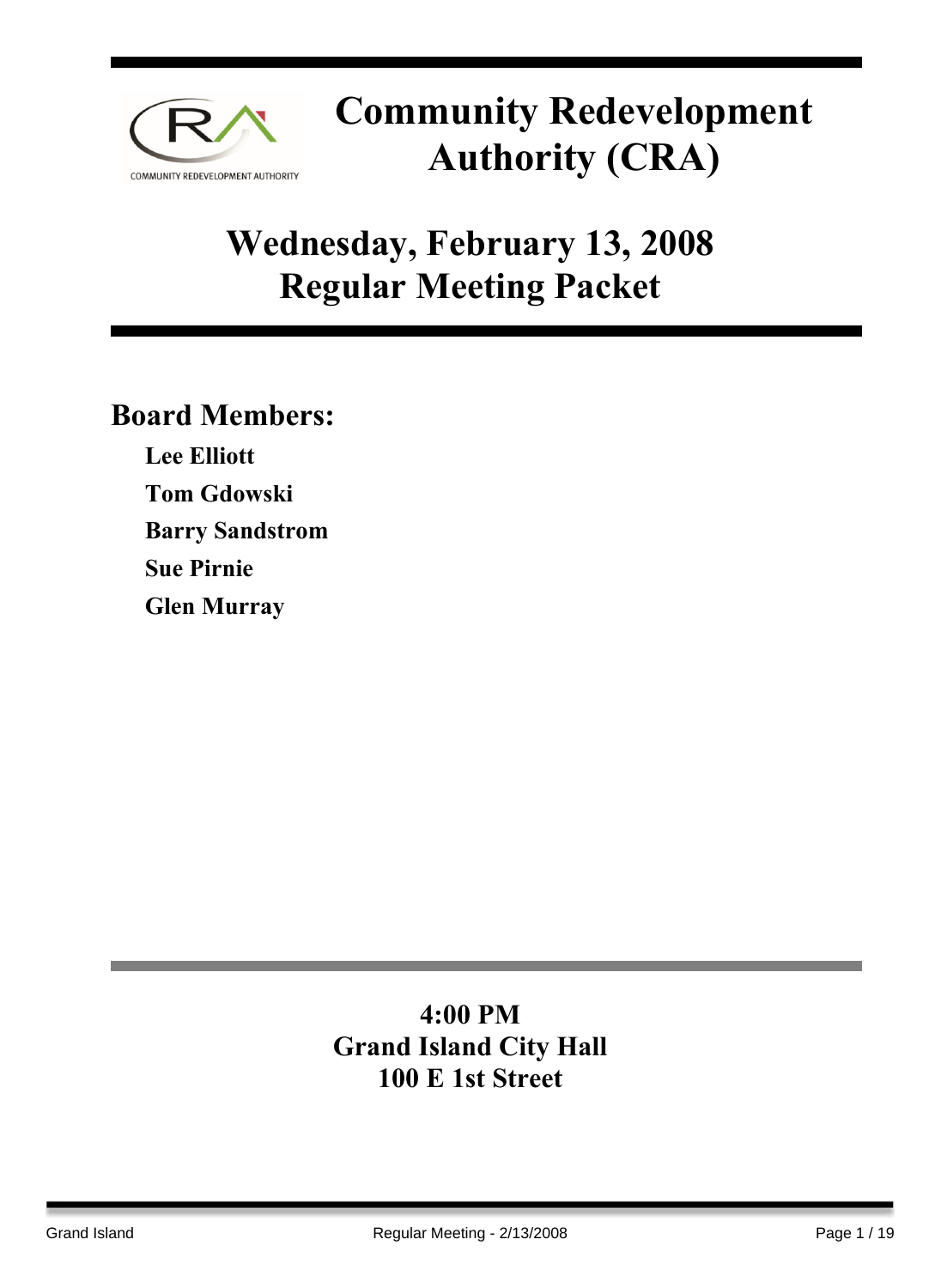### **Call to Order**

#### **Roll Call**

### **A - SUBMITTAL OF REQUESTS FOR FUTURE ITEMS**

Individuals who have appropriate items for City Council consideration should complete the Request for Future Agenda Items form located at the Information Booth. If the issue can be handled administratively without Council action, notification will be provided. If the item is scheduled for a meeting or study session, notification of the date will be given.

### **B - RESERVE TIME TO SPEAK ON AGENDA ITEMS**

This is an opportunity for individuals wishing to provide input on any of tonight's agenda items to reserve time to speak. Please come forward, state your name and address, and the Agenda topic on which you will be speaking.

### **DIRECTOR COMMUNICATION**

This is an opportunity for the Director to comment on current events, activities, and issues of interest to the commission.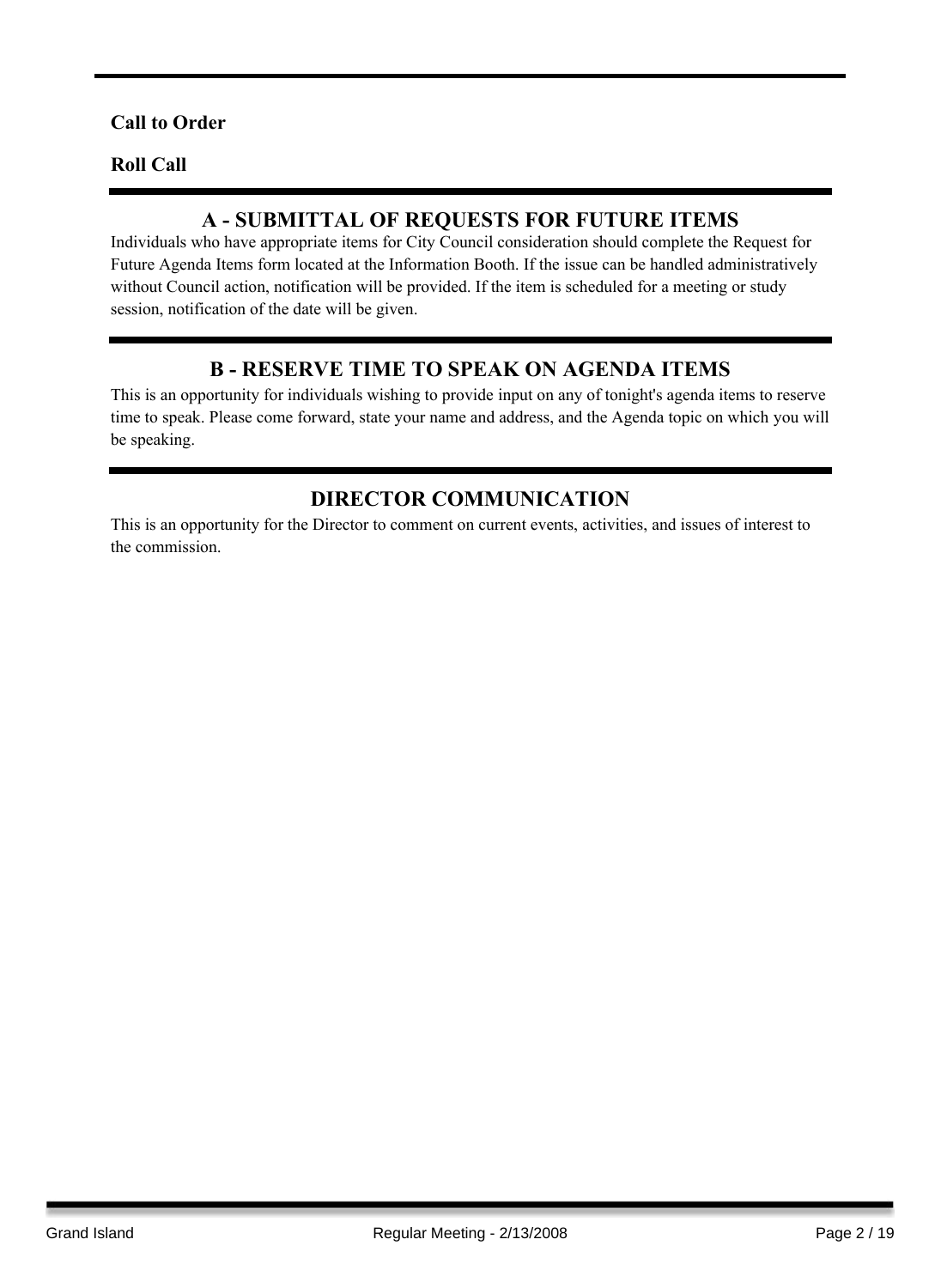

### **Wednesday, February 13, 2008 Regular Meeting**

## **Item A1**

**Agenda**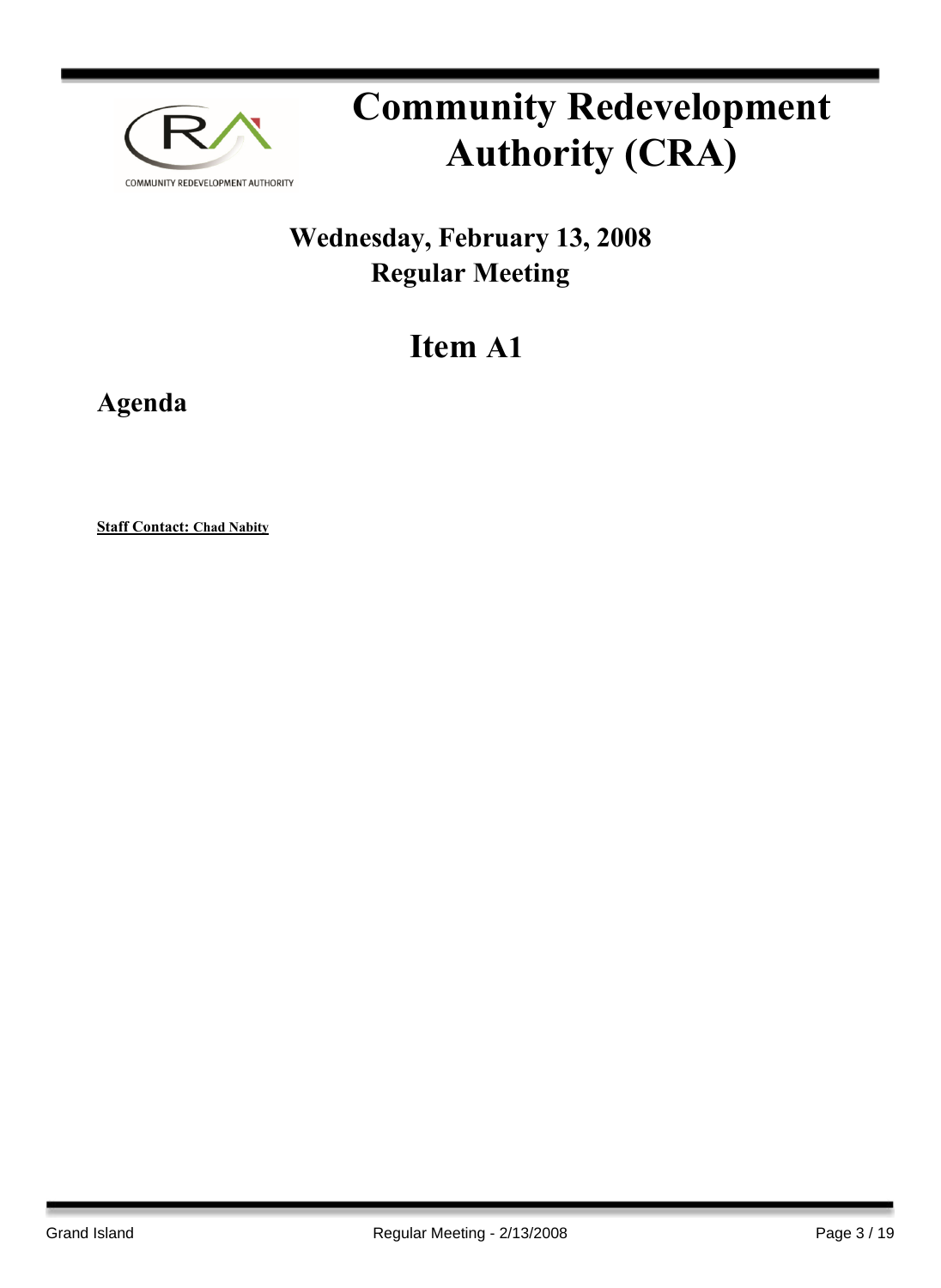### **AGENDA Wednesday February 13, 2008 4:00 P.M. City Hall**

Open Meetings Notifications (Posters on Wall)

- 1. Call to Order **Barry Sandstrom Barry Sandstrom** This is a public meeting subject to the open meetings laws of the State of Nebraska. The requirements for an open meeting are posted on the wall in this room and anyone that wants to find out what those are is welcome to read through them.
- 2. Approval of Minutes of January 10, 2008 Meeting.
- 3. Approval of Financial Reports
- 4. Approval of Bills
- 5. Review of Habitat for Humanity Loan for demolition of a house on 1216 N. St Paul Road
- 6. Interlocal Agreement with the City of Grand Island for Quiet Zone Improvements
- 7. Review of Committed Projects and CRA Properties
- 8. ADJOURN TO EXECUTIVE SESSION TO DISCUSS NEGOTIATIONS

RETURN TO REGULAR SESSION

- 9. Approve Resolution or Resolutions to Purchase/Sell Property
- 10. Directors Report

Second Street BID

11. Adjournment

Next Meeting March 12, 2008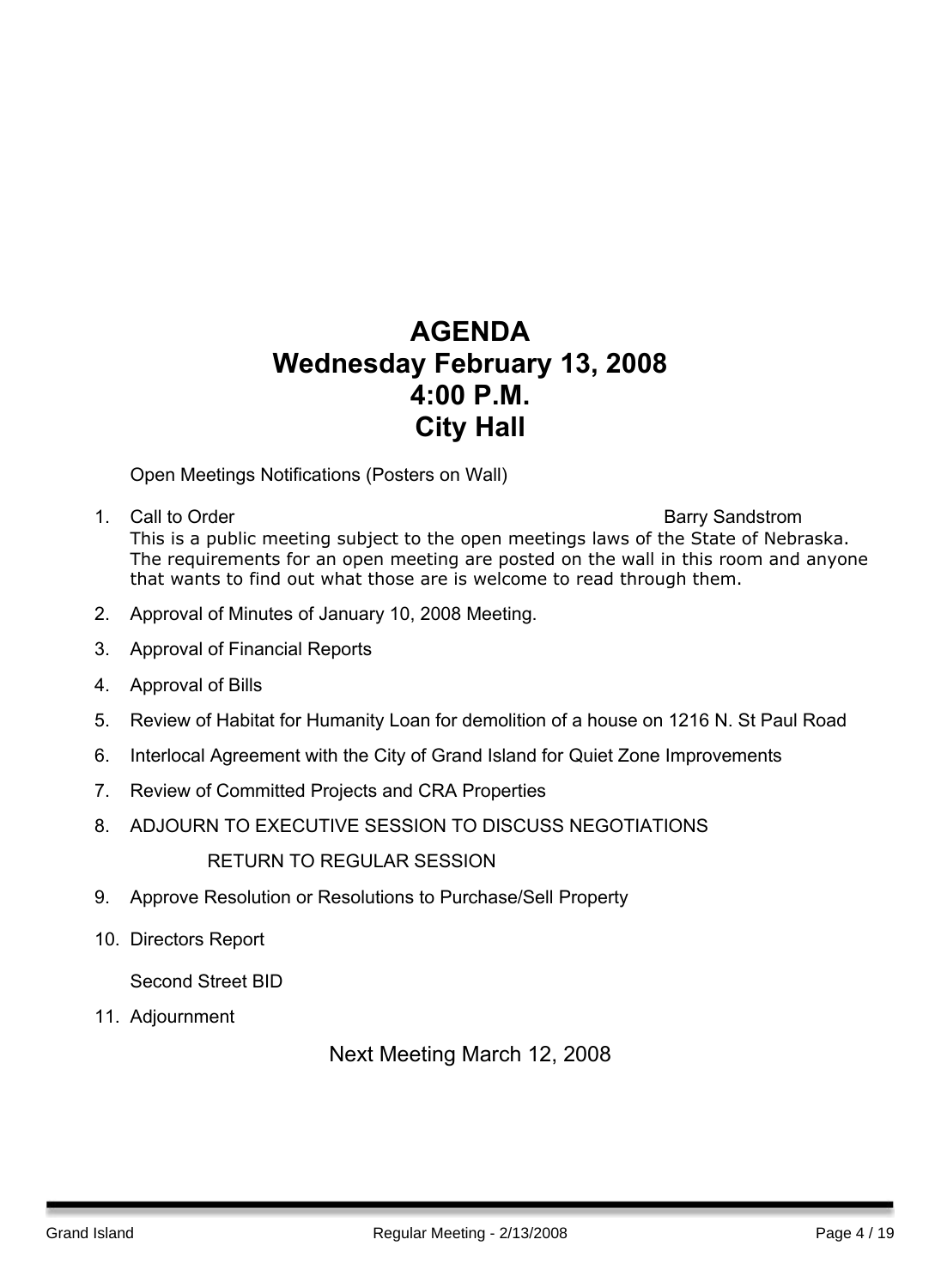

### **Wednesday, February 13, 2008 Regular Meeting**

## **Item B1**

**Meeting Minutes**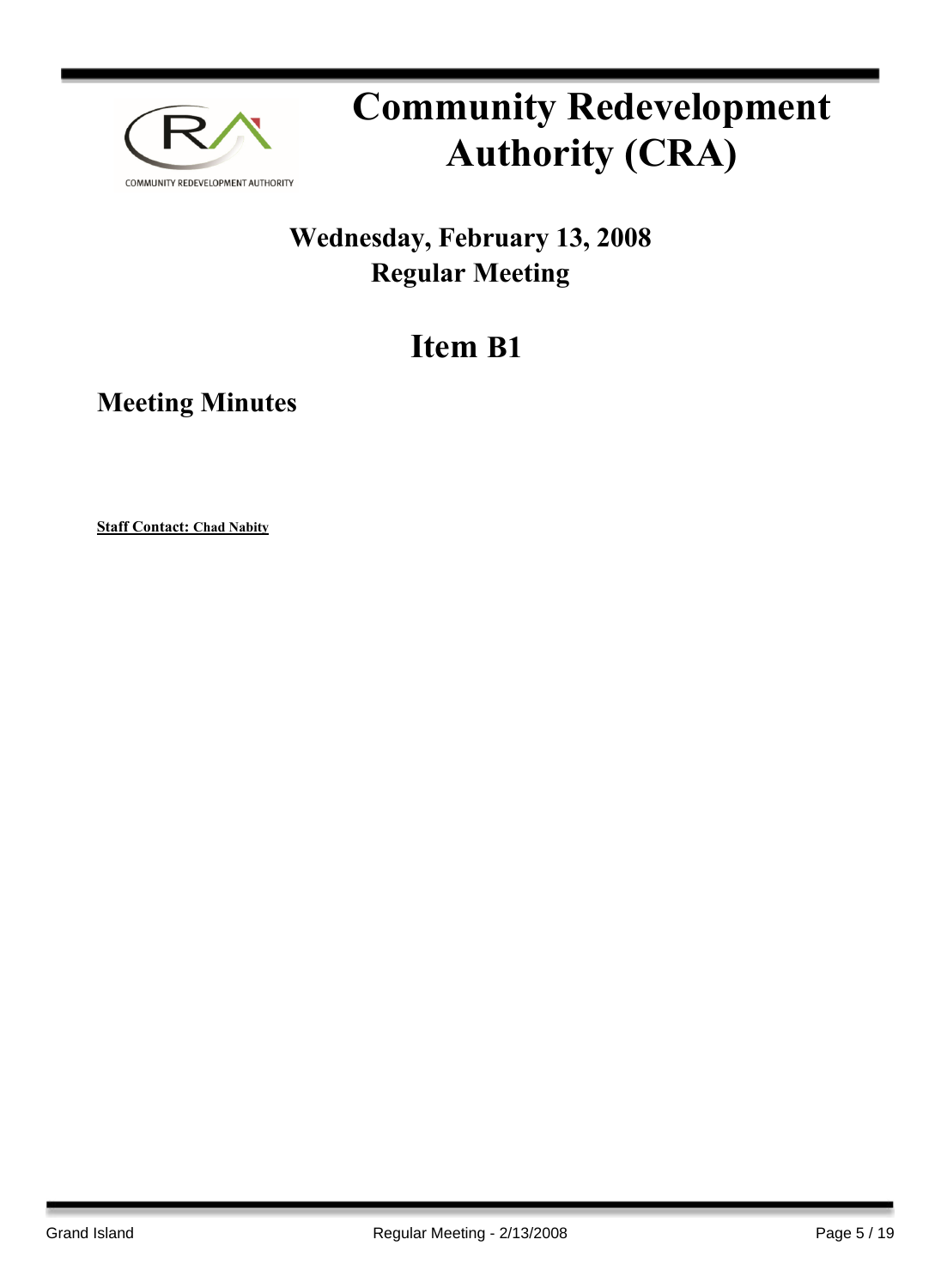### OFFICIAL PROCEEDINGS

#### MINUTES OF

### COMMUNITY REDEVELOPMENT AUTHORITY MEETING OF February 13, 2008

Pursuant to due call and notice thereof, a Regular Meeting of the Community Redevelopment Authority of the City of Grand Island, Nebraska was conducted on February 13, 2008 at City Hall 100 E First Street. Notice of the meeting was given in the February 6, 2008 Grand Island Independent.

- 1. CALL TO ORDER Chair Barry Sandstrom called the meeting to order at 4:05 p.m. The following members were present: Barry Sandstrom, Tom Gdowski, Sue Pirnie, Glen Murray and Lee Elliot. Also present were; Director, Chad Nabity; CRA Attorney Duane Burns. Barry Sandstrom stated this was a public meeting subject to the open meeting laws of the State of Nebraska. He noted that the requirements for an open meeting were posted on the wall easily accessible to anyone who would like to read through them.
- 2. APPROVAL OF MINUTES. A motion for approval of the Minutes for the January 10, 2008 CRA Meeting was made by Gdowski, and seconded by Pirnie . Upon roll call vote, all present voted aye. Motion carried unanimously.
- 3. APPROVAL OF FINANCIAL REPORTS. Chad Nabity reviewed the financial reports for the period of January 1, 2008 through January 31, 2008. He noted revenue in the amount of \$89,934 and expenses in the amount of \$70,448 for the month. Total cash was \$1,026,651. Motion by Murray, second by Gdowski, to approve the financial reports. Upon roll call vote, all present voted aye. Motion carried unanimously.
- 4. APPROVAL OF BILLS. The bills were reviewed by the Authority. Motion by Pirnie, second by Elliott, to approve the bills in the amount of \$109,662.46. Upon roll call vote all present voted aye. Motion carried unanimously to approve the payment of bills in the amount of \$109,662.46.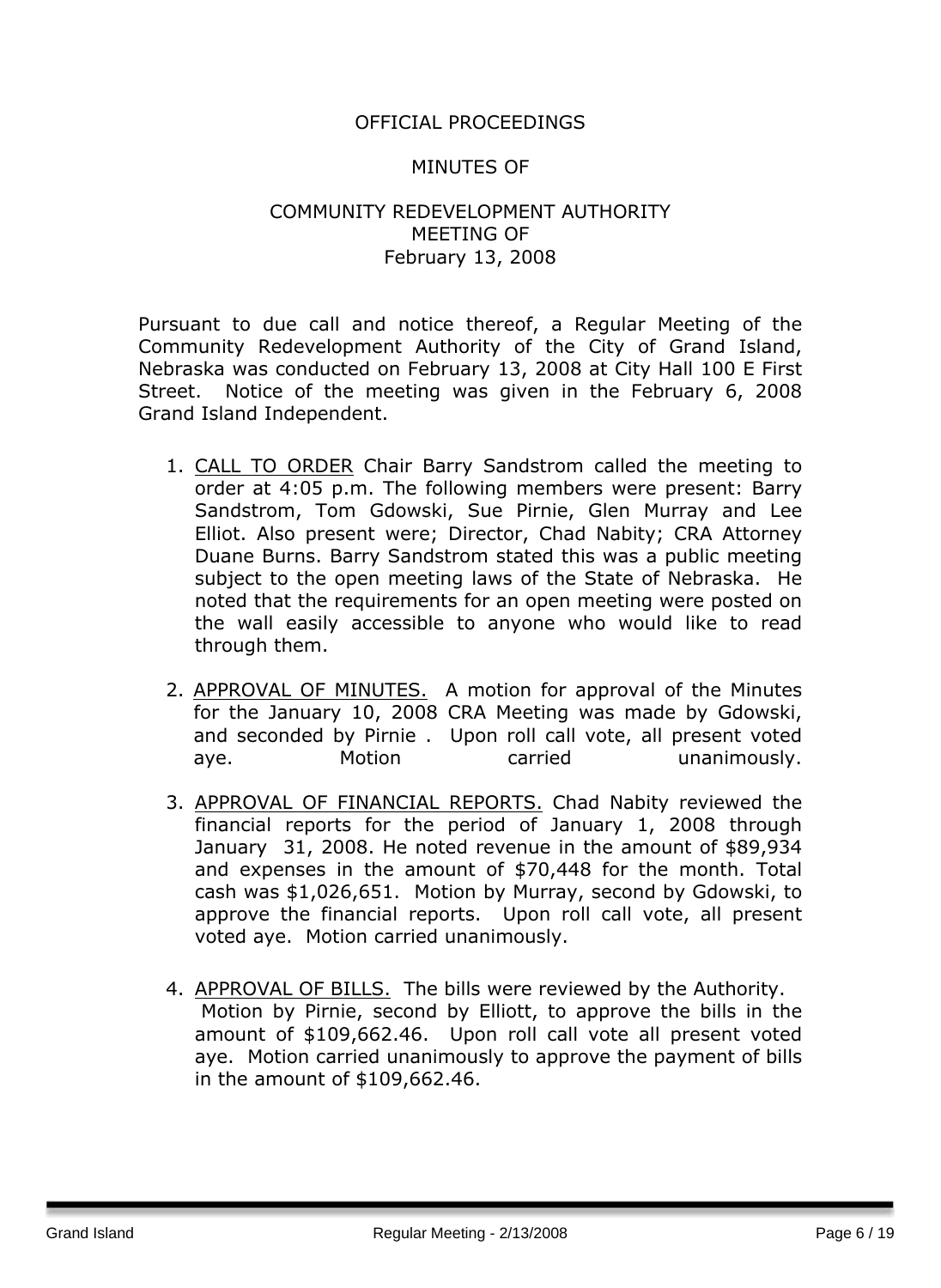- 5. REVIEW OF HABITAT FOR HUMANITY LOAN FOR DEMOLITION OF A HOUSE ON 1216 N. ST. PAUL ROAD. Nabity reported that in October of 2005 the CRA and Habitat for Humanity entered into an agreement whereby the CRA loaned Habitat the sum of \$3,900 to pay for the demolition of a house in CRA Area #1 with the stipulation that the loan would be forgiven if a new house was built on the lot within five years. Nabity explained that a new house has been constructed on the lot and that it would now be appropriate for the CRA to give Habitat official notice that the loan amount has been forgiven in accordance with the contract. Motion by Gdowski, second by Pirnie, to give official notice to Habitat for Humanity that the loan amount of \$3,900 to pay for the demolition of a house in CRA Area #1 has been forgiven. Upon roll call vote all present voted aye. Motion carried. Sandstrom added that the letter to Habitat should include a statement that the CRA would be happy to help again if a similar situation presents itself.
- 6. INTERLOCAL AGREEMENT WITH THE CITY OF GRAND ISLAND FOR QUIET ZONE IMPROVEMENTS.

Nabity reported that in January of 2008 the Grand Island City Council approved amendments to the redevelopment plans for CRA Areas #1, #4 and #6 relative to quiet zone improvements He explained that the amendments would permit the CRA to enter into an agreement with the City to participate in the funding of the quiet zone project in those areas. An agreement is attached to the Minutes of this meeting, which formalizes that commitment. Motion by Murray, second by Pirnie, to formalize the commitment and enter into an agreement with the City to participate in the funding of the quiet zone project in CRA Areas #1, #4 and #6. Upon roll call vote all present voted aye. Motion carried. Murray and Gdowski agreed to serve on the committee required by the interlocal agreement.

7. REVIEW OF COMMITTED PROJECTS AND CRA PROPERTIES. Nabity reported briefly. Total committed projects total \$463,282. Discussion was held on the status of projects. It is expected that a bill will come forward from Carl Mayhew for the Harmony Building shortly. Also the county has entered into an agreement to have their building demolished. The Romsa Real Estate Center project has run into some issues with building permits. The CRA suggested that it would be appropriate to have Duane Burns send a letter from the CRA to state that it is expected that all necessary permits and inspections be obtained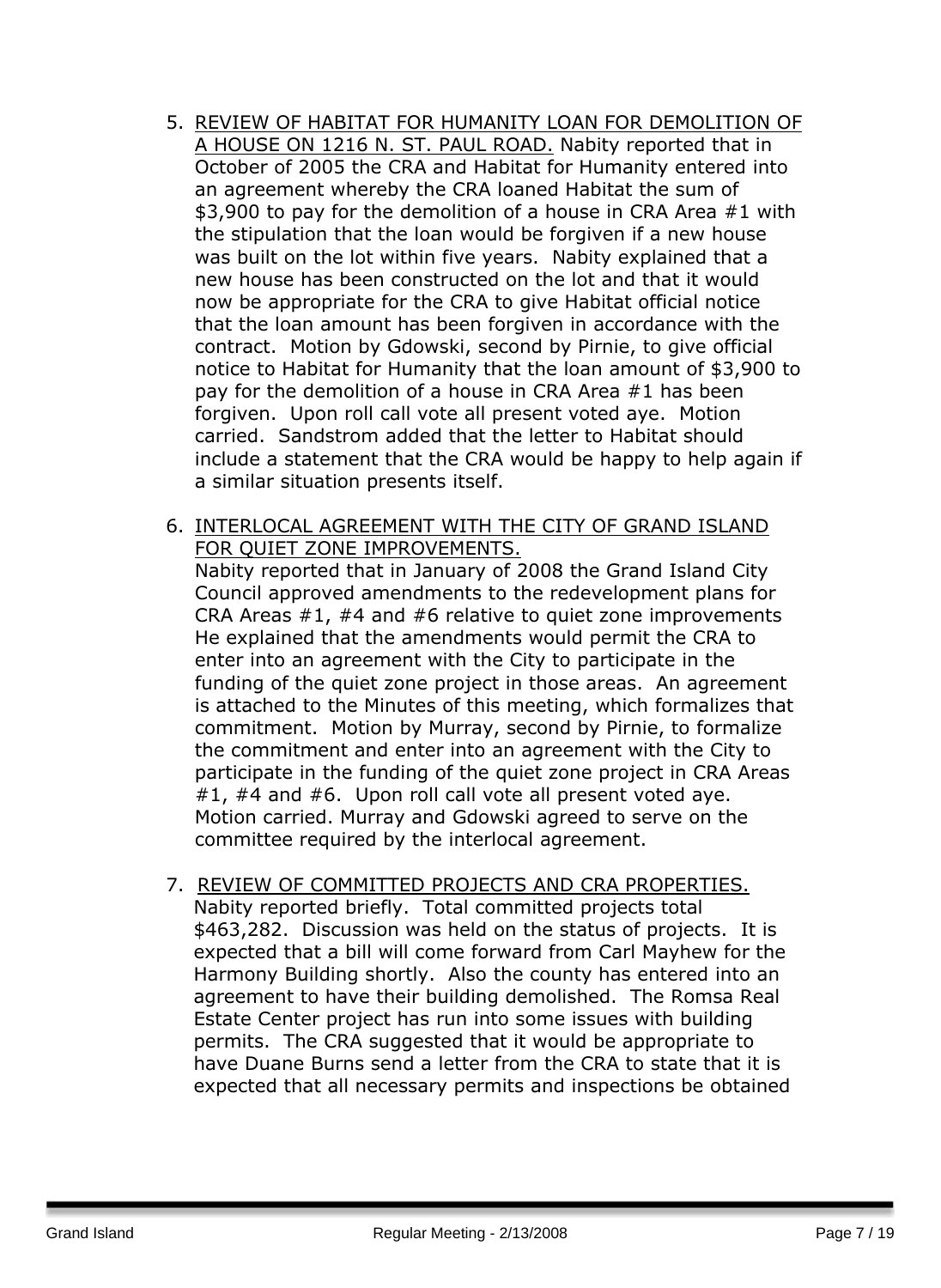to receive public funds. The house at  $211 \text{ E } 1^{\text{st}}$  is ready for demolition. The Grand Island Fire Department will use it for training purposes before burning it down.

8. ADJOURN TO EXECUTIVE SESSION TO DISCUSS NEGOTIATIONS. At 4:40 Elliott made a motion and Murray seconded the motion to enter executive session for the purposes of negotiations on potential property purchases. Upon roll call vote all present voted aye. Motion carried.

At 4:50 Gdowski made a motion and Elliot seconded the motion to leave executive session. Upon roll call vote all present voted aye. Motion carried.

9. APPROVE RESOLUTION OR RESOLUTIONS TO PURCHASE/SELLPROPERTY. No action needed.

#### 10.DIRECTOR'S REPORT.

Nabity reported that the council had received a request to form a Business Improvement District along 2<sup>nd</sup> Street from Eddy to Grant. This would be similar to the district formed along South Locust Street and would include landscaping and ornamental lighting throughout the corridor. Council will act on the request at their first meeting in March. All of the area is included within blighted and substandard areas and the CRA would be able to help with the formation of the district. Nabity suggested that the CRA might want to consider some start up funding to create a landscape plan along the area and/or consider paying for the installation of conduit for lighting and sprinklers to be put in place while the roads and drive ways are torn up. He will speak with Scott Grippenstroh from the NDOR regarding that possibility and will try to bring it forward for the next meeting.

11.ADJOURNMENT. Chairman Sandstrom adjourned the meeting at 5:25 p.m. The next meeting is scheduled for March 12, 2008.

Respectfully submitted,

Chad Nabity **Director**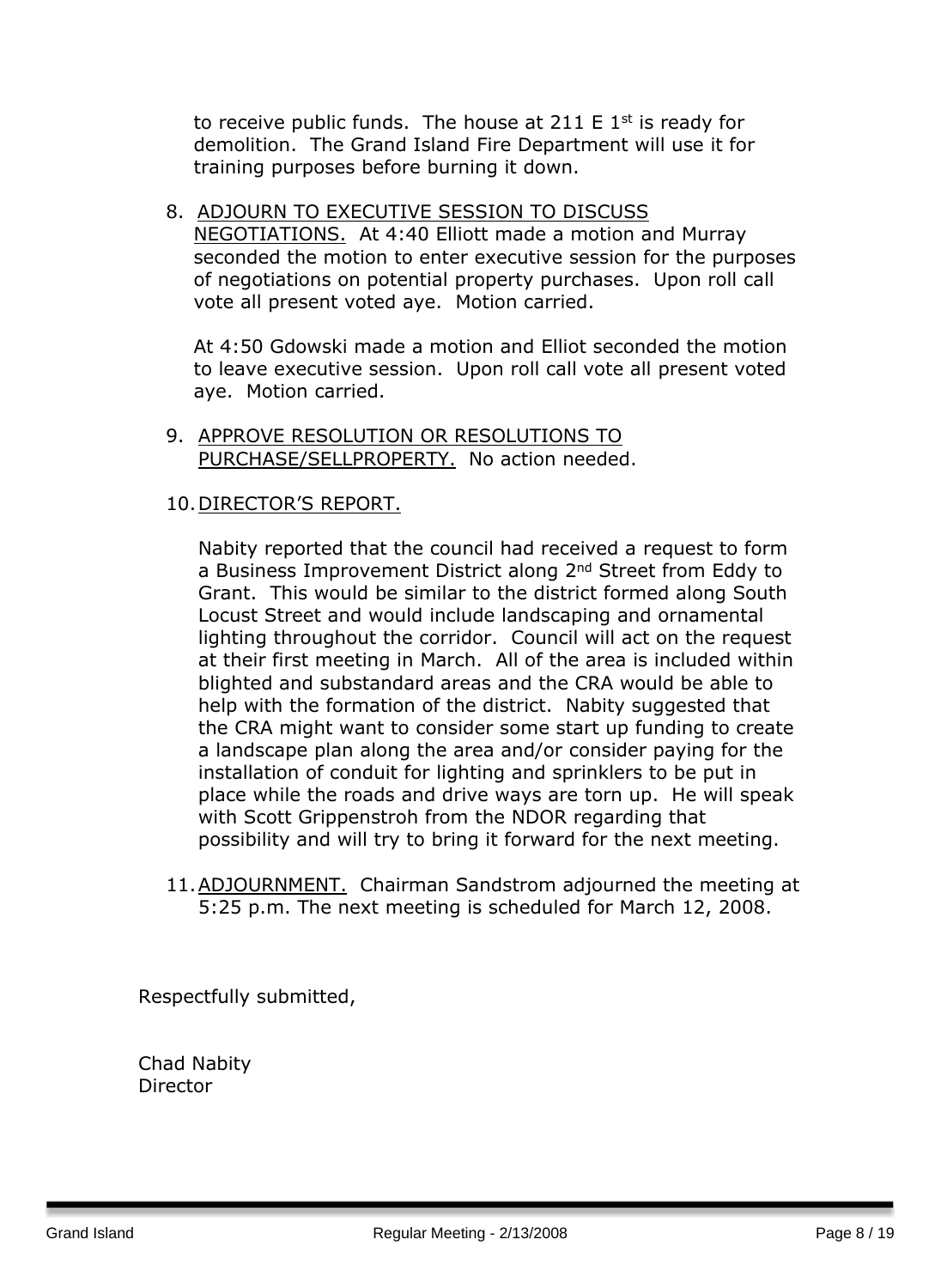

### **Wednesday, February 13, 2008 Regular Meeting**

## **Item D1**

**Bills**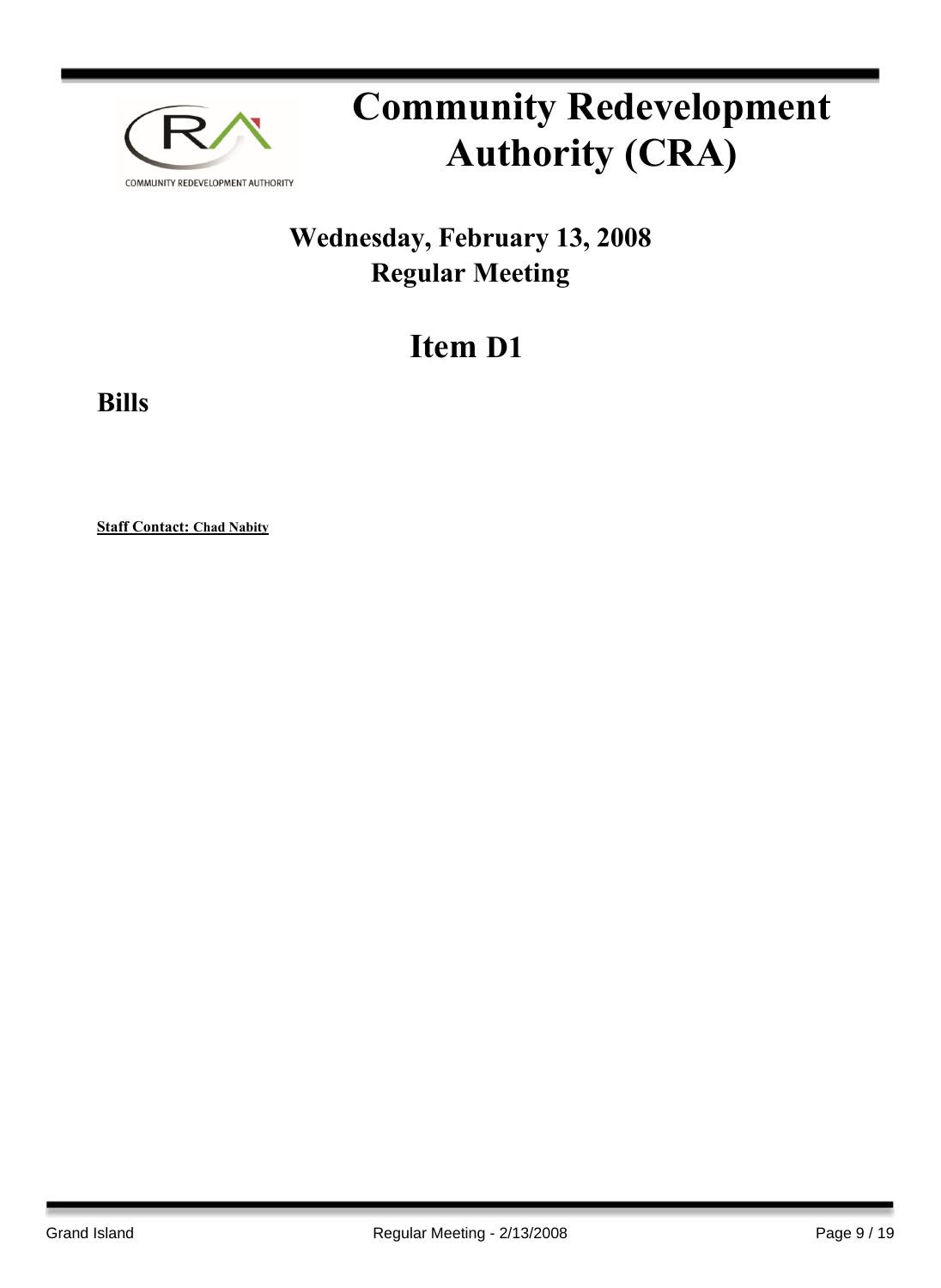### 13-Feb-08

TO: Community Redevelopment Authority Board Members

- FROM: Chad Nabity, Planning Department Director
- RE: Bills Submitted for Payment

The following bills have been submitted to the Community Redevelopment Authority Treasurer for preparation of payment.

|                                                                    | \$109,662.46 |
|--------------------------------------------------------------------|--------------|
| Total:                                                             |              |
| <b>YMCA - Grant Reimbursement</b>                                  | \$13,249.60  |
| JEO Consulting Group, Inc. - Grant Reimbursement                   | \$89,259.23  |
| Quality Cut Shrub & Lawn Care Inc.<br>East 1st St. property        | \$35.00      |
| Almquist, Maltzahn, Galloway & Luth, P.C.                          | \$3,500.00   |
| Third Party Environmental, Inc.<br>Asbestos removal-209 E. 1st St. | \$3,500.00   |
| Mayer, Burns, Koenig & Janulewicz                                  | \$100.00     |
| Grand Island Independent<br>Monthly & Redevelopment Plan Notices   | \$12.03      |
| Administration<br>Accounting<br>Postage                            | \$6.60       |
| City of Grand Island                                               |              |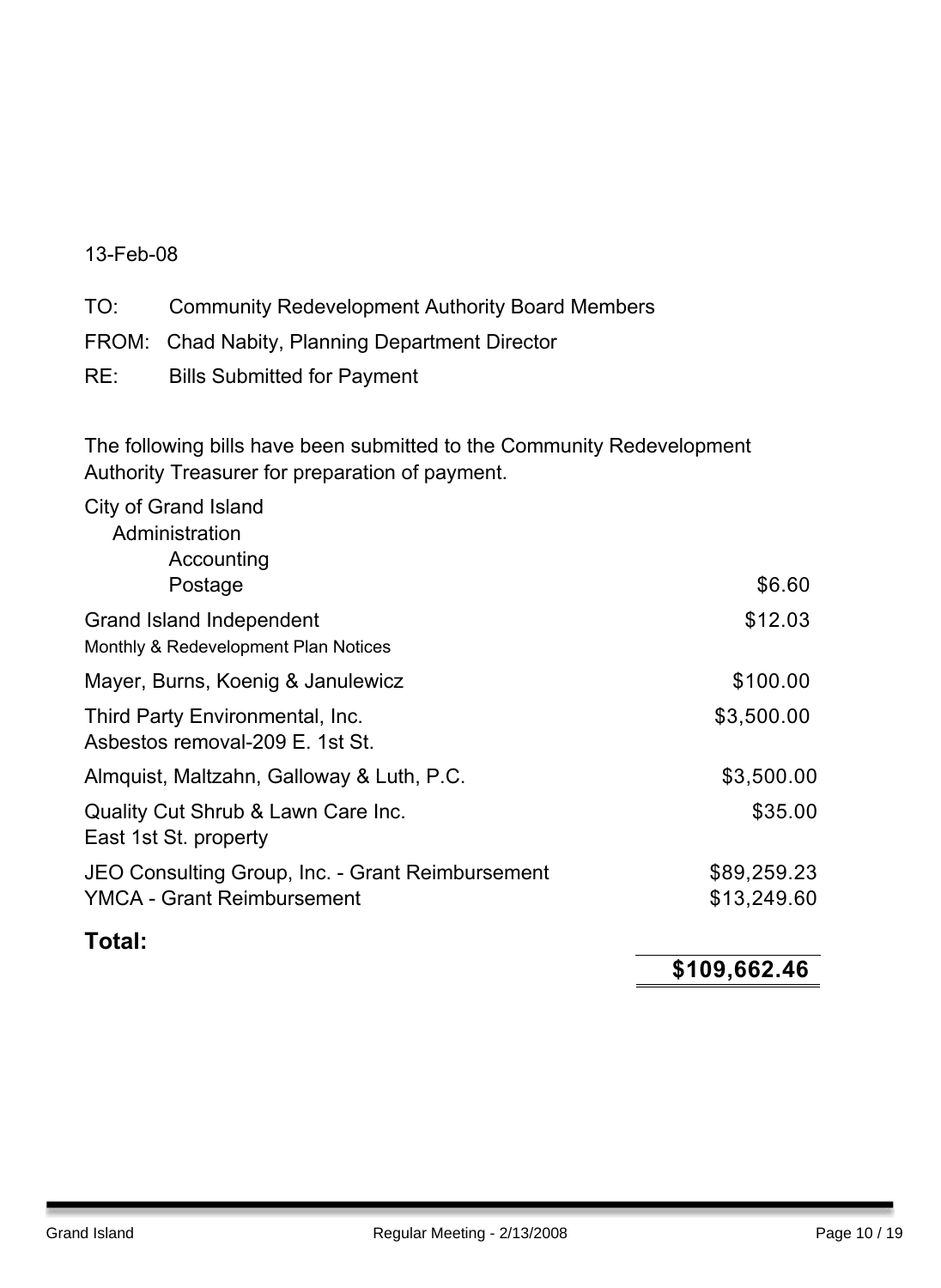

### **Wednesday, February 13, 2008 Regular Meeting**

## **Item E1**

### **Committed Projects**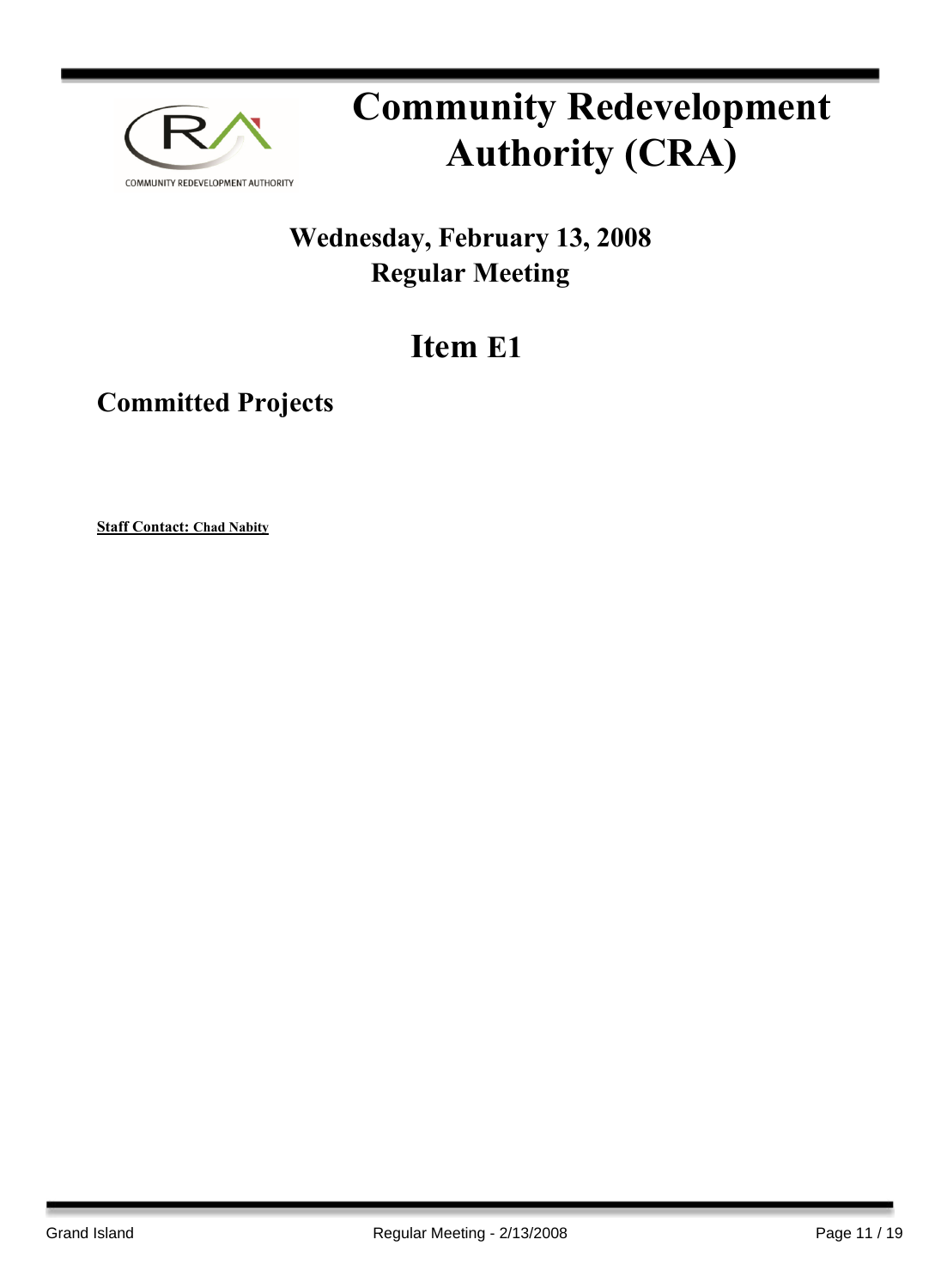| <b>COMMITTED PROJECTS</b> | <b>AMOUNT</b> | <b>ESTIMATED DUE DATE</b> |
|---------------------------|---------------|---------------------------|
|                           |               |                           |
| <b>YMCA</b> Grant         | \$13,250      | Spring 2008               |
|                           |               |                           |
| Housing Study             | \$8,250       | <b>Fall 2008</b>          |
|                           |               |                           |
| <b>JEO</b> Building       | \$117,000     | February 2008             |
|                           |               |                           |
| Hall County               | \$37,500      | Fall 2007                 |
|                           |               |                           |
| Romsa Real Estate Center  | \$75,000      | Fall 2007                 |
|                           |               |                           |
| Harmony Bldg. 224 W 3rd   | \$68,482      | Fall 2007                 |
| <b>Street</b>             |               |                           |
|                           |               |                           |
| Good Will Facade          | \$36,800      | Spring 2008               |
|                           |               |                           |
| New Life Community        | \$107,000     | Fall 2008                 |
| Church Façade             |               |                           |
|                           |               |                           |
| <b>Total Committed</b>    | \$463,282     |                           |
|                           |               |                           |
|                           |               |                           |

### CRA PROPERTIES

| Address                  | Purchase Price | <b>Purchase Date</b> | Demo Cost   | <b>Status</b>  |
|--------------------------|----------------|----------------------|-------------|----------------|
|                          |                |                      |             |                |
| 203 E $1^{st}$ St.       | \$68,627       | $10-09-02$           | \$23,300    | Surplus        |
| 217 E 1 <sup>st</sup> St | \$17,000       | $03 - 20 - 03$       | \$6,500     | Surplus        |
| 408 E 2 <sup>nd</sup> St | \$4,869        | $11 - 11 - 05$       | \$7,500     | <b>Surplus</b> |
| 2707 and 2709            | \$155,740      | $12 - 30 - 05$       | \$15,339.23 | Surplus        |
| S. Locust                |                |                      |             |                |
| $211 E 1^{st}$           | \$34,702       | $11 - 13 - 07$       | \$8099?     | For Demo       |

January 31, 2008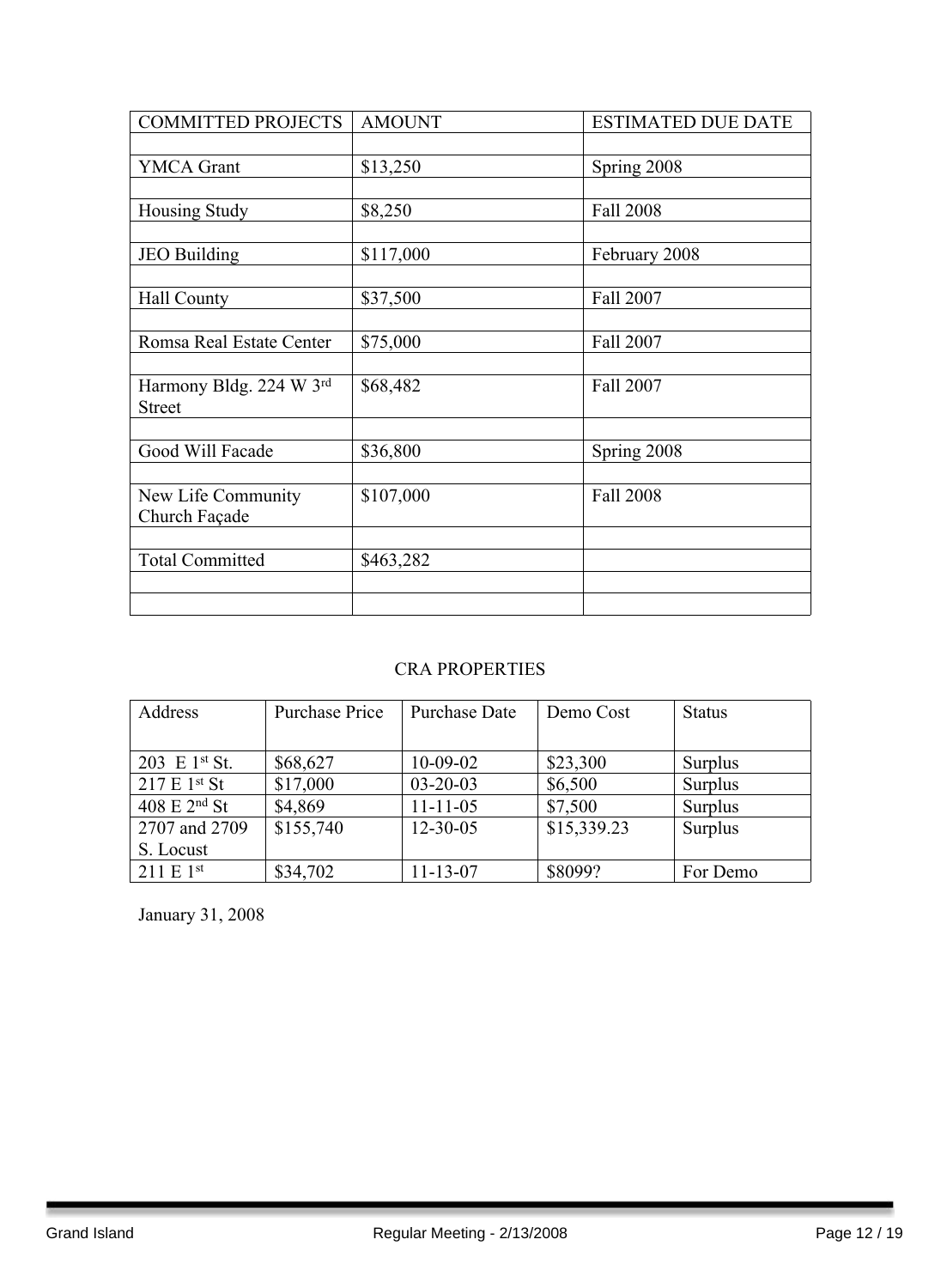

### **Wednesday, February 13, 2008 Regular Meeting**

## **Item X1**

### **Habitat for Humanity**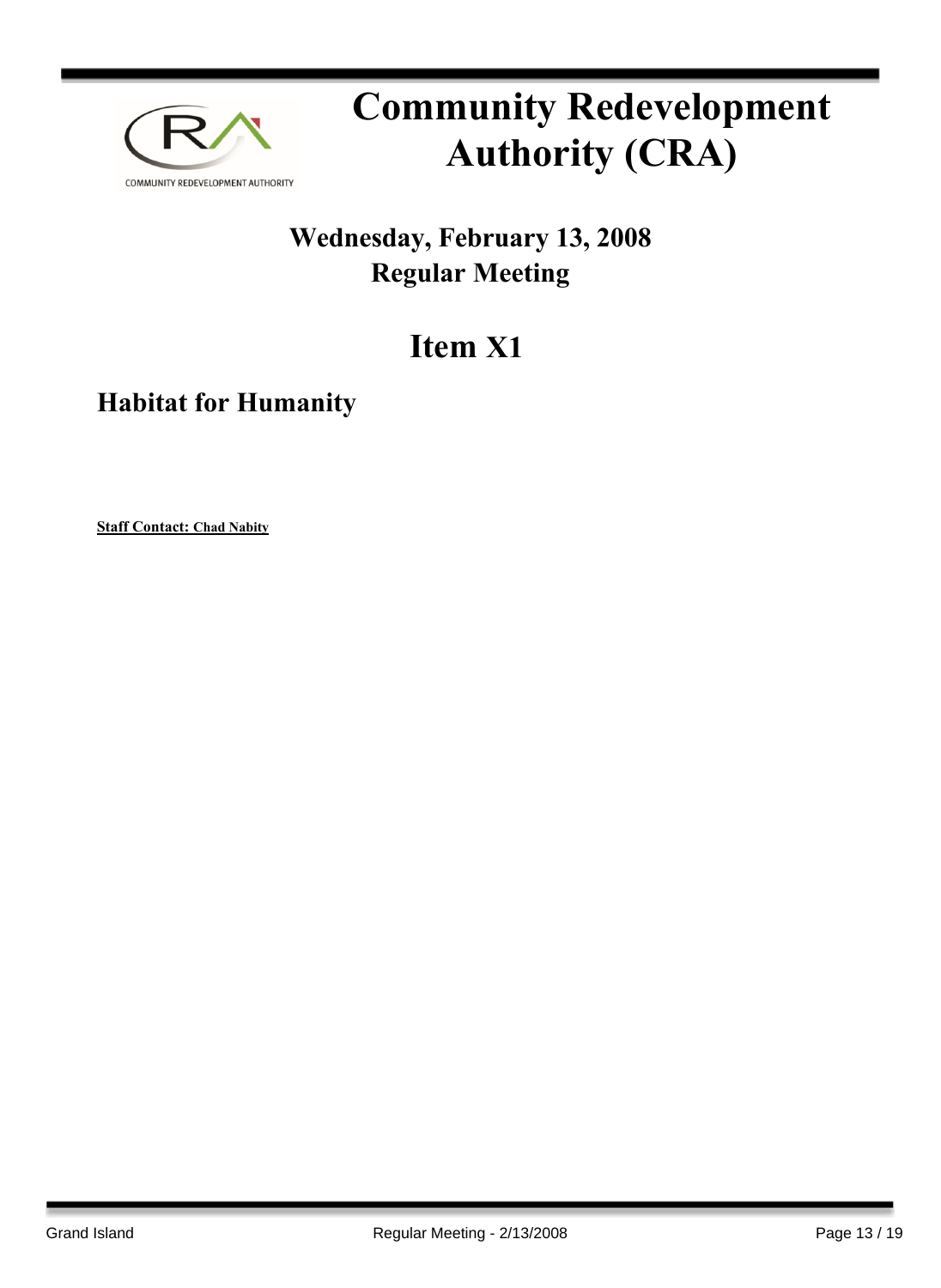February 18, 2008

Dana Jelinek, Executive Director Grand Island Area Habitat for Humanity P.O. Box 1001 Grand Island, NE 68802

#### *Barry Sandstrom Chair*

Re: 1216 N. St. Paul Road in Grand Island Nebraska

*Lee Elliott Tom Gdowski*

Dear Ms. Jelinek

*Glen Murray Sue Pirnie*

*Chad Nabity*

*Director*

In October of 2005 the Grand Island Area Habitat for Humanity and the Community Redevelopment Authority (CRA) of the City of Grand Island entered into a contract for the redevelopment of property at 1216 N. St. Paul Road. The CRA agreed to loan \$3,900 to Habitat for the cost of demolition of the house on the property and to forgive the \$3,900 loan if Habitat built a new house on the property within 5 years. Habitat agreed to build a new house on the lot within the timeframe or to repay the loan.

At the February 13, 2008 meeting of the CRA this contract was reviewed and the board found that a new house had been constructed on the property within the approved timeframe. Per the terms of the agreement the CRA forgives the debt of \$3,900 and directed me to send you a letter to that effect.

It is the sincere hope of the CRA board that we may be able to work with you in this manner again. Feel free to contact me if you think this may be a possibility.

Sincerely,

Chad Nabity, AICP **Director** 

Post Office Box 1968 Grand Island, Nebraska 68802-1968 Phone: 308 385-5240 Fax: 308 385-5423 Email: cnabity@grand-island.com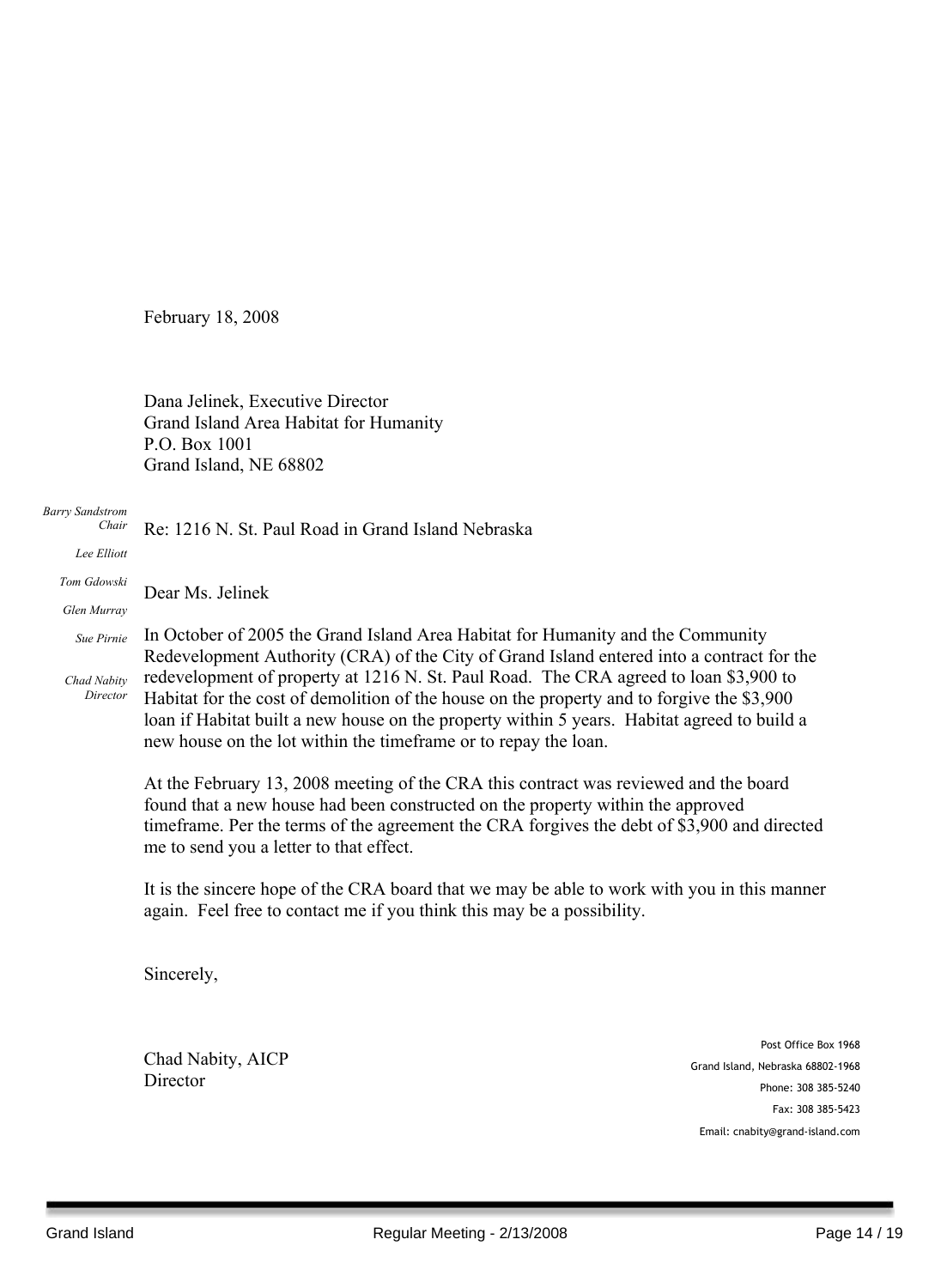### **INTERLOCAL AGREEMENT**

This Interlocal Agreement, which shall become effective upon the date set forth herein, is made by and between the CITY OF GRAND ISLAND, NEBRASKA, a Municipal Corporation, hereinafter referred to as the "City" and THE COMMUNITY REDEVELOPMENT AUTHORITY OF THE CITY OF GRAND ISLAND NEBRASKA, hereinafter referred to as "CRA", for the implementation of Quiet Zone Improvements, including, but not limited to, the installation of directional/wayside railroad horns in the City.

WHEREAS, it is the in the best interests of the City and the CRA to participate in the Quite Zone Improvements in downtown Grand Island; and

WHEREAS, the City and the CRA wish to enter into such an agreement pursuant to the terms of the Interlocal Cooperation Act, Neb. Rev. Stat., §13-801 through §13-827 as authorized under the laws of the State of Nebraska; and

WHEREAS, the CRA has reviewed this agreement and has passed a Resolution approving the same and authorizing the Chairman thereof to execute this agreement; and

WHEREAS, the City has reviewed this agreement and passed a Resolution approving the same and authorizing the Mayor of the City to execute this agreement.

NOW, THEREFORE, IN CONSIDERATION OF THE MUTUAL COVENANTS CONTAINED HEREIN, each of the parties hereby intend to be bound by this document and agree as follows: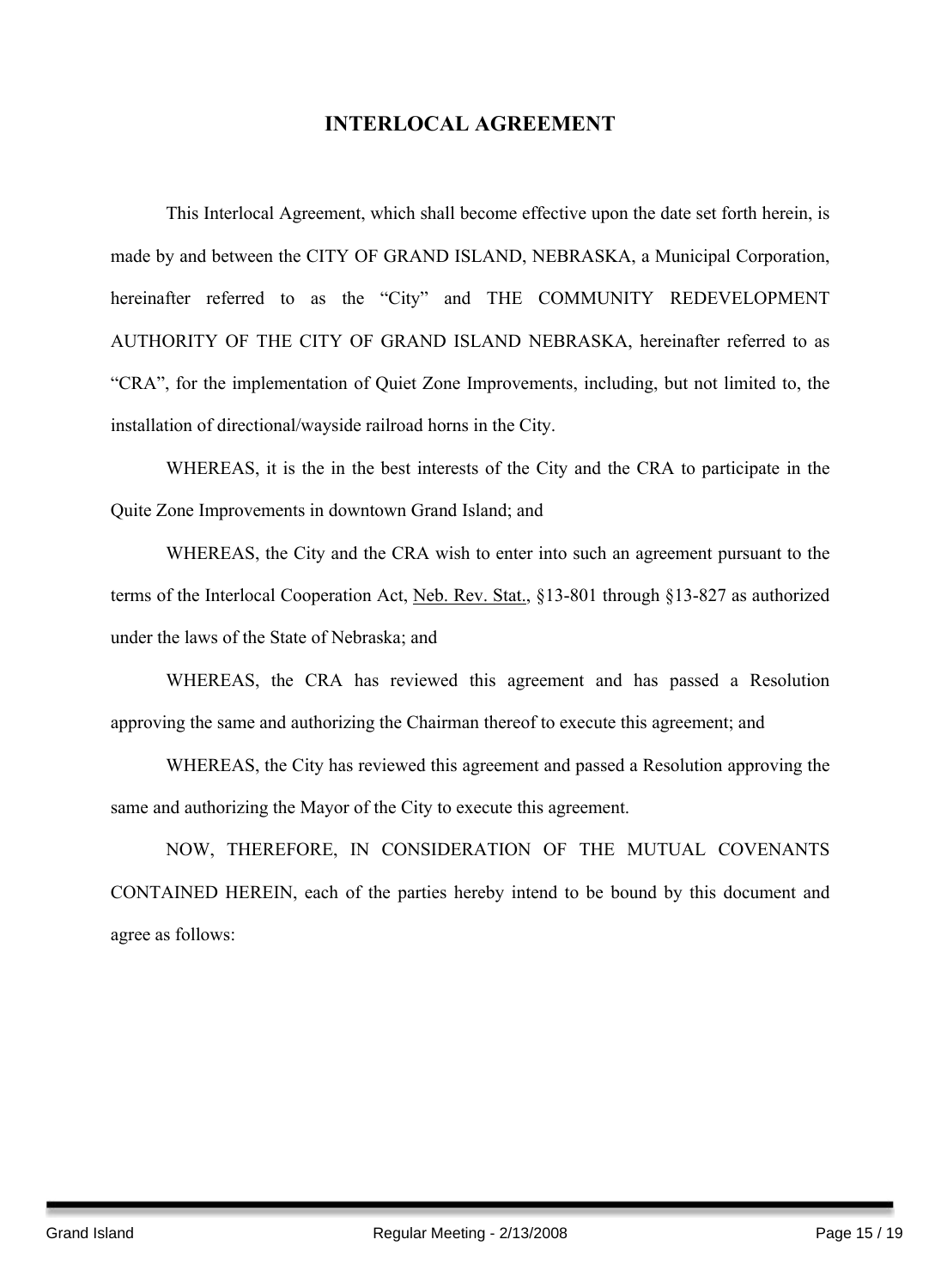#### **GENERAL TERMS**

**I.**

A. Term of Agreement. The term of this agreement shall be perpetual, unless terminated as provided in this document hereafter.

B. Purpose of this Agreement. The purpose of this agreement is to focus and deal with the noise issues associated with the Union Pacific Railroad as it crosses Grand Island through the Community Redevelopment Authority Areas 1, 4 and 6 from Broadwell Avenue on the west to Oak Street on the east, containing six at-grade crossings between the Union Pacific Railroad and Grand Island city streets that are in CRA areas. The six crossings are completely contained within CRA Areas 1, 4 and 6 and all within the City of Grand Island. The areas have been declared blighted and substandard by the Grand Island City Council.

All of the property involved in the redevelopment for these six crossing would be located either within railroad right-of-way or city street right-of-way and used for transportation purposes.

No acquisition of private property will be required to implement this plan. Closure of accesses to private property may be necessary to eliminate the necessity to sound horns at the crossings in some places, these areas being most likely on the south side of the crossings at Elm, Walnut and Oak

CRA Areas 1, 4 and 6 are immediately adjacent to the tracks. The current noise based on the number of trains has been found to be an environmental disincentive to investments in the area.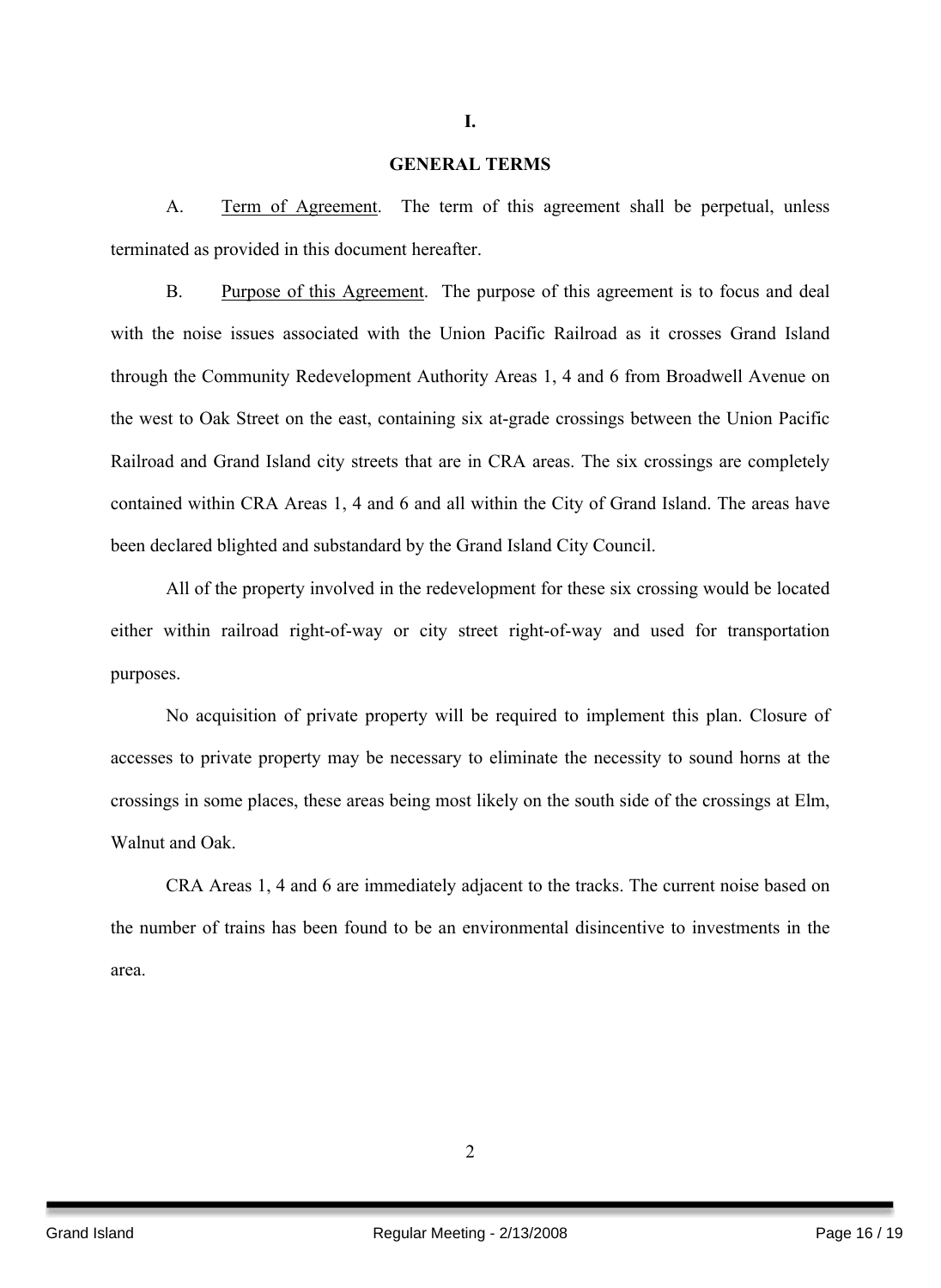The 2004 Comprehensive Plan for the City of Grand Island contains Transportation Objective 8.03.01 which called for the installation of directional railroad horns that direct sound down the street.

The anticipated cost to purchase and install wayside horns is \$33,000.00 for each horn and an additional \$16,500.00 for installation and utilities. Installing a horn on each side of the tracks at a crossing is estimated to cost approximately \$99,000.00. It is anticipated that with the typical installation of the wayside horns, the noise should be reduced to the appropriate decibel level 100 feet from the tracks.

It is further agreed that no horn areas may be possible at some intersections if driveways and other access points of 100 feet away from the crossings and raised medians are installed to discourage people from driving around the crossing arms when they are down. Both parties agree that the cost of creating no horn areas would be less than the cost of purchasing and installing wayside horns, but it has further been found that it would not be possible to use no horn areas at every intersection.

Based upon the current figures and estimates, total cost to purchase and install wayside horns or to create quiet zones where possible, at all six crossings, is \$480,000.00.

#### **II.**

#### **WAYSIDE HORN COMMITTEE**

A. Establishment of Committee. The CRA shall elect two representatives to serve on the Wayside Horn Committee and the City shall also select two people to serve on the Wayside Horn Committee. The Committee shall be responsible for advising the CRA and the City Council of the undertaking of the purpose of the agreement stated above.

3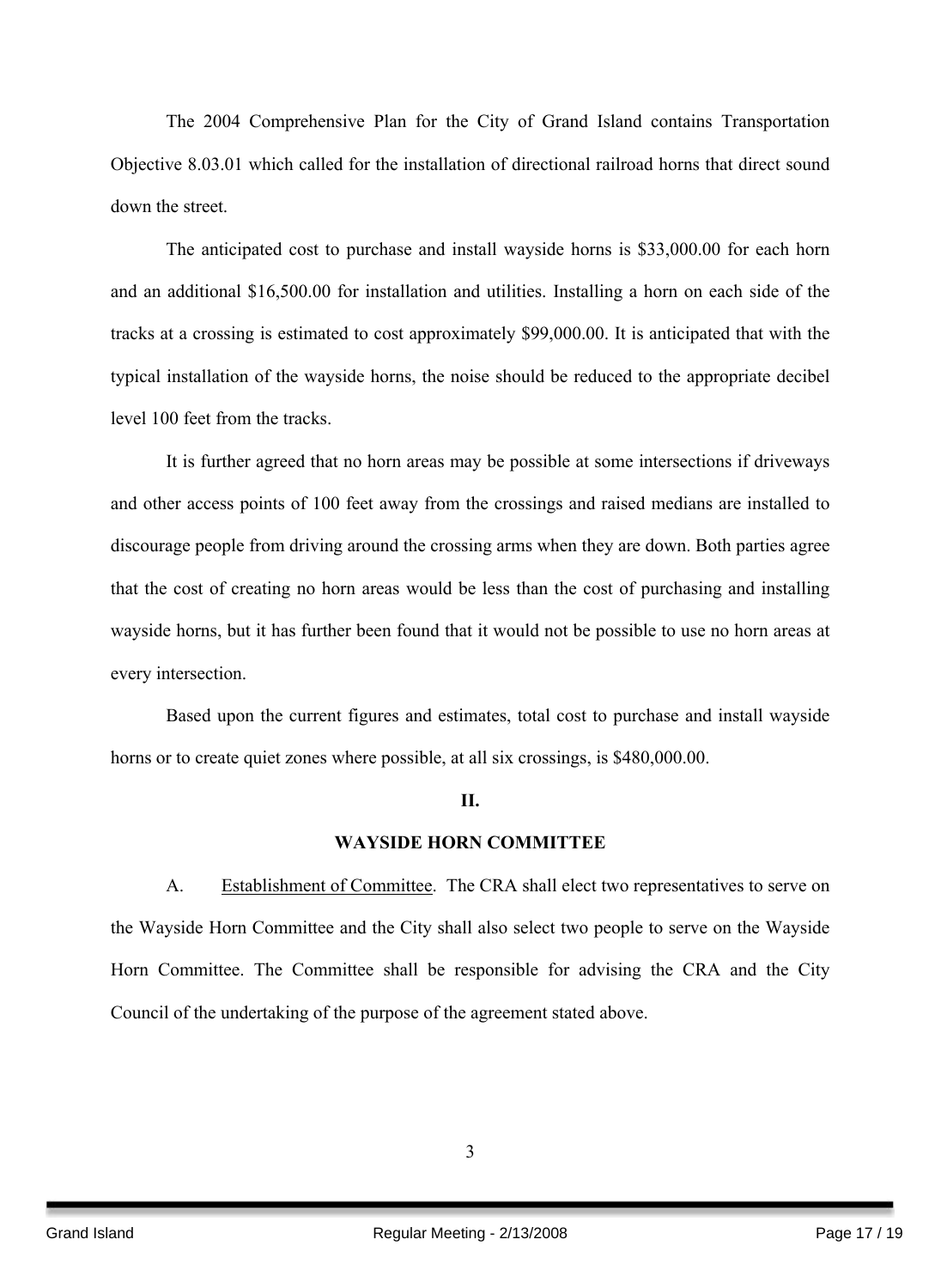B. Committee Responsibilities. The Committee shall be advisory in nature and shall have the responsibility to make recommendations to the governing bodies of the City and the CRA regarding the implementation of the Wayside Horn Program.

C. Legal Entity. There shall be no separate legal entity formed to conduct this cooperative undertaking.

#### **III.**

#### **IMPLEMENTATION**

A. Implementation. The purchase and contracting necessary for implementation of this program shall be conducted by the City of Grand Island pursuant to the City Code and laws of the State of Nebraska.

B. Financing. The CRA agrees to set aside up to \$140,000.00 from the 2008 fiscal year and up to \$100,000.00 for the 2009 fiscal year toward the Quiet Zone Project. The City agrees to set aside funds necessary to complete the implementation of the program. Table 1 outlined below contains the estimated costs and improvements for quiet zones that identified Union Pacific Railroad crossings.

| <b>Estimated Cost Improvements for Quiet Zones at Identified UPRR Crossings</b> |                  |            |                 |                     |                 |
|---------------------------------------------------------------------------------|------------------|------------|-----------------|---------------------|-----------------|
| <b>Crossing</b>                                                                 |                  |            |                 | <b>Cost With</b>    | <b>Cost Per</b> |
| <b>Number</b>                                                                   | <b>Street</b>    |            | <b>Solution</b> | <b>Installation</b> | Crossing        |
|                                                                                 |                  | North Side | Wayside Horn    | \$49,500.00         |                 |
|                                                                                 | <b>Broadwell</b> | South Side | Wayside Horn    | \$49,500.00         | \$99,000.00     |
|                                                                                 |                  | North Side | Wayside Horn    | \$49,500.00         |                 |
| 2                                                                               | Lincoln          | South Side | Wayside Horn    | \$49,500.00         | \$99,000.00     |
|                                                                                 |                  | North Side | Wayside Horn    | \$49,500.00         |                 |
| 3                                                                               | Elm              | South Side | Median          | \$11,000.00         | \$60,500.00     |
|                                                                                 |                  | North Side | Wayside Horn    | \$49,500.00         |                 |
| 4                                                                               | Walnut           | South Side | Median          | \$11,000.00         | \$60,500.00     |
|                                                                                 |                  | North Side | Wayside Horn    | \$49,500.00         |                 |
| 5                                                                               | Pine             | South Side | Wayside Horn    | \$49,500.00         | \$99,000.00     |
|                                                                                 |                  | North Side | Wayside Horn    | \$49,500.00         |                 |
| 6                                                                               | Oak              | South Side | Median          | \$11,000.00         | \$60,500.00     |
|                                                                                 |                  |            |                 |                     |                 |
| <b>Total</b>                                                                    |                  |            |                 |                     | \$478,500.00    |

**Table 1**